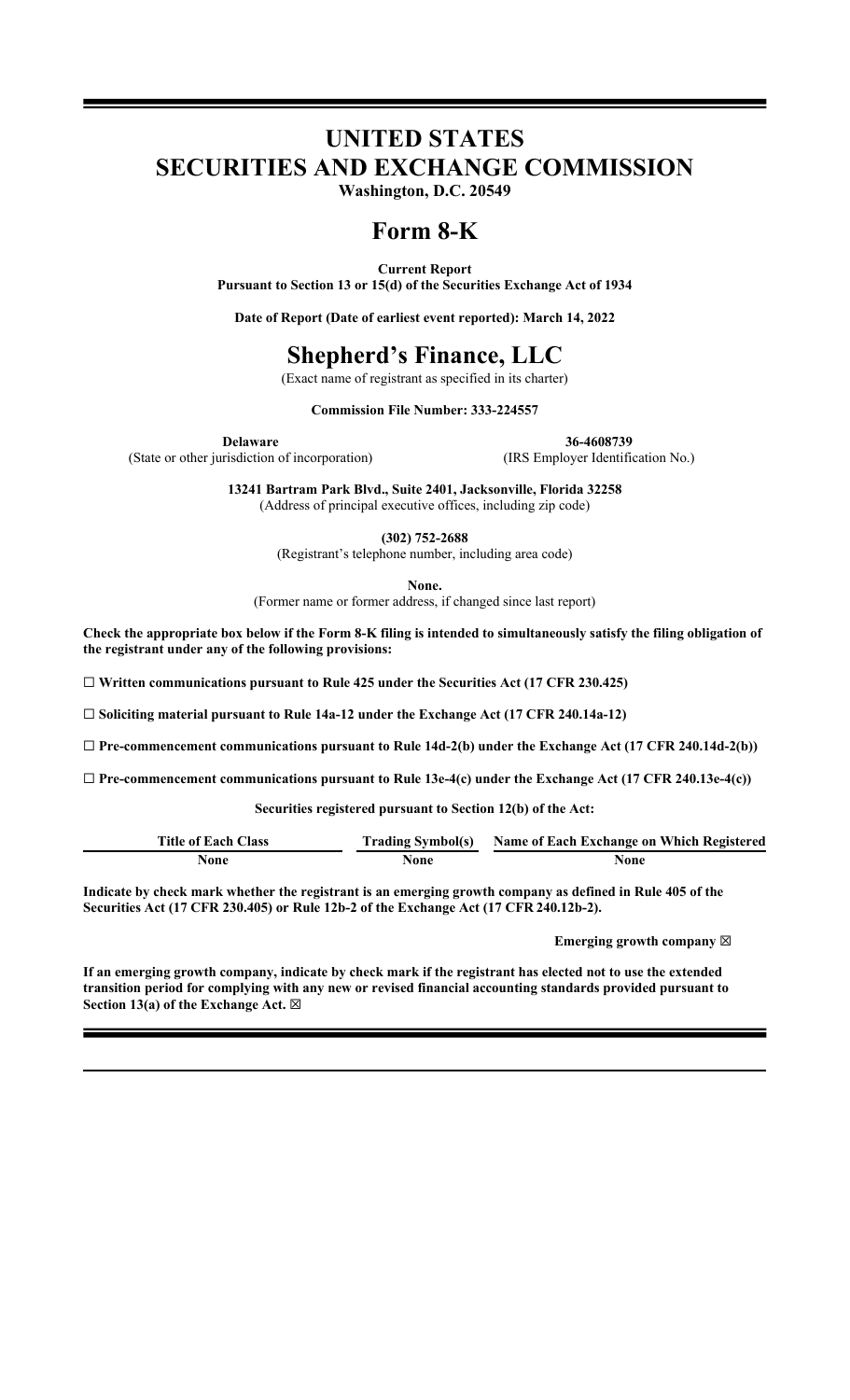# **Item 7.01. Regulation FD Disclosure.**

On March 14, 2022, Shepherd's Finance, LLC (the "Registrant") issued a press release discussing the Registrant's financial results for the year ended December 31, 2021. A copy of the press release is attached as Exhibit 99.1 to this Current Report on Form 8-K and is incorporated herein solely for purposes of this Item 7.01 disclosure.

Pursuant to the rules and regulations of the Securities and Exchange Commission, the information in this Item 7.01 disclosure, including Exhibit 99.1 and information set forth therein, is deemed to have been furnished and shall not be deemed to be "filed" under the Securities Exchange Act of 1934.

## **Item 9.01. Financial Statements and Exhibits.**

- (d) Exhibits.
	- 99.1 Shepherd's Finance, LLC Press Release, dated March 14, 2022
	- 104 Cover page interactive data file (embedded within the Inline XBRL document)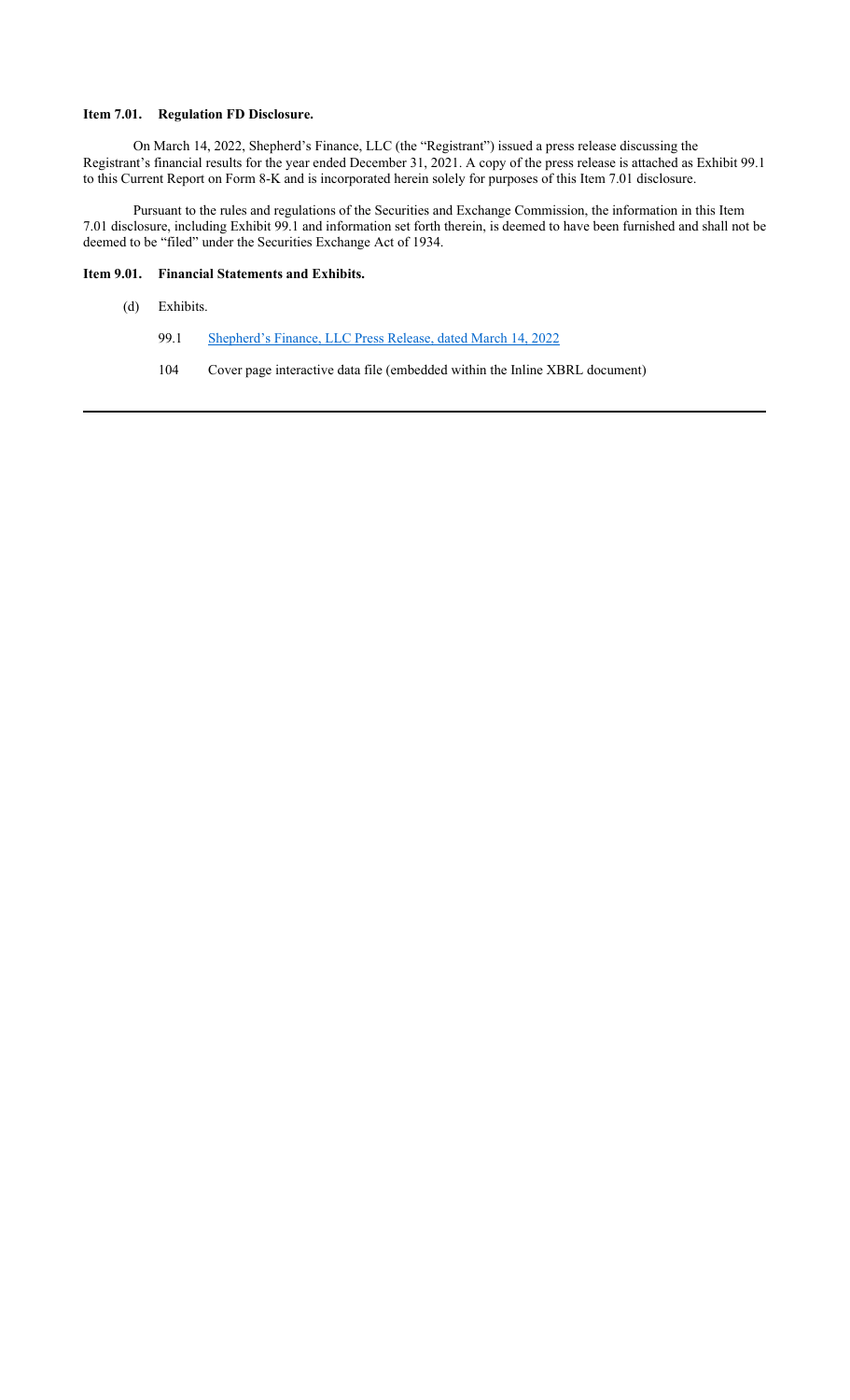# **Signature(s)**

Pursuant to the requirements of the Securities Exchange Act of 1934, the Registrant has duly caused this report to be signed on its behalf by the undersigned hereunto duly authorized.

# **SHEPHERD'S FINANCE, LLC**

Date: March 14, 2022 By:*/s/ Daniel M. Wallach*

Daniel M. Wallach Chief Executive Officer and Manager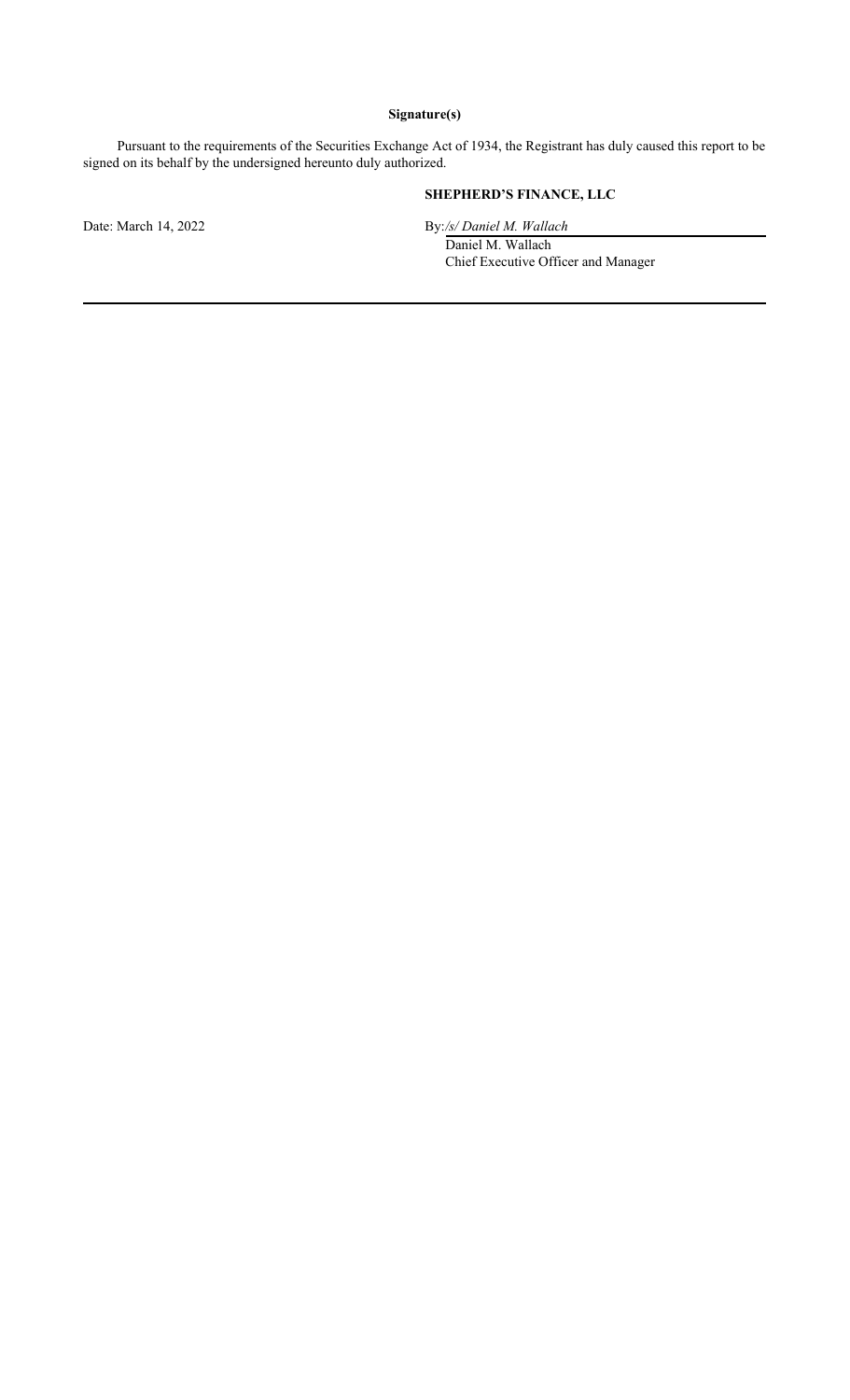

# **Shepherd's Finance, LLC Reports 2021 Results**

**JACKSONVILLE, FL** – March 14, 2022 (GLOBE NEWSWIRE) – Shepherd's Finance, LLC ("Shepherd's," the "Company," "we," or "our") announced its operating results for the year ended December 31, 2021.

## **2021 Overview**

During 2021, the Company continued to focus on specific issues that arose in 2020 primarily due to the pandemic, one of which was the reduction of non-interest earning assets. As of December 31, 2021, loans classified as non-accrual were 23 or approximately \$9.5 million compared to 29 or approximately \$11.8 million for the same period in the prior year. In addition, as of December 31, 2021 we had 5 foreclosed assets or approximately \$2.7 million compared to 17 and approximately \$4.4 million for the same period of the prior year.

The Company continues to lose interest income on assets that do not accrue interest. During the year ended December 31, 2021 the estimated loss on interest income related to impaired and foreclosed assets was approximately \$1.7 million. Looking ahead, we expect this to decrease as we continue to sell our remaining foreclosed assets in 2022.

While the Company continues to face COVID-19 risks as it relates to the economy and the homebuilding industry, management made the decision that during 2022 we will focus on the following five areas:

- 1. Decrease the amount of non-interest-bearing assets, which includes cash, our foreclosed assets and classified nonaccrual loans or impaired loans receivables;
- 2. Increase loan originations which were lower during the year ended December 31, 2020 due primarily to COVID-19;
- 3. Maintain liquidity to fund new loan originations and for the completion of construction costs for existing loans;
- 4. Lowering our cost of funds (to keep us competitive in the market); and
- 5. Raising our margin beyond simply eliminating nonperforming assets.

We anticipate that for 2022, the housing market in most of the areas in which we do business will be strong despite the impact of COVID-19. We also anticipate that the losses we incurred in principal related to COVID-19 will not continue, and that the lack of interest due to non-performing assets from COVID-19 will decrease significantly in 2022. Short term interest rates as well as mortgage interest rates are expected to rise. A rise in short term rates is likely to benefit the company as our competitors' rates will rise faster than ours making us more competitive, but a rise in long term interest rates may negatively impact the housing industry as a whole, and therefore us.

## **2021 Financial Highlights**

- *Interest and Fee Income* Interest and fee income on loans decreased approximately \$0.3 million, or 3.2%, to approximately \$7.9 million for the year ended December 31, 2021, compared to the same period of 2020.
- *Net income (loss)* The Company had net income of approximately \$0.8 million for the year ended December 31, 2021 compared to a net loss of approximately \$1.9 million for the same period of 2020, an increase in net income of approximately \$2.7 million.

The Chief Executive Officer of Shepherd's Finance, Daniel M. Wallach, commented: "We returned to profitability in 2021 after the impact of COVID-19 and anticipate increases in revenue and profit in 2022, although we are unsure how current interest, inflation and global security concerns may impact this. We appreciate the continued support of our investors."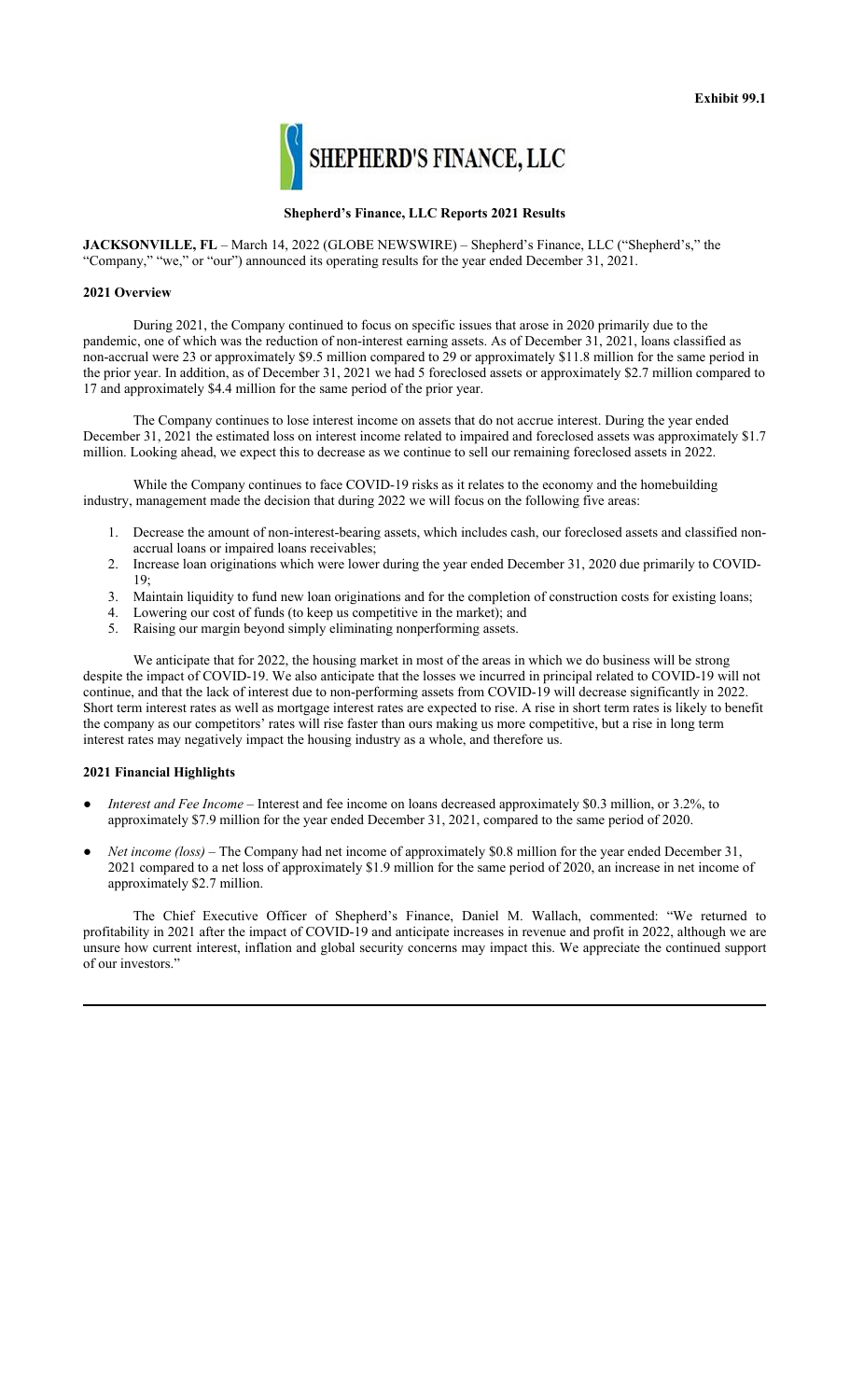## **Results of Operations**

# ● *Loan Loss Provision*

Loan loss provision (expense throughout the year) was approximately \$0.6 million and approximately \$1.8 million for the years ended December 31, 2021 and 2020, respectively.

The allowance for loan losses as of December 31, 2021 was approximately \$2.0 million which primarily consisted of approximately \$0.2 million for loans without specific reserves, approximately \$0.3 million for loans with specific reserves, approximately \$0.1 million for special mention loans and approximately \$1.5 million for specific reserves due to the impact of COVID-19. During the year ended December 31, 2021, we incurred approximately \$0.5 million in direct charge offs.

The allowance for loan losses as of December 31, 2020 was approximately \$2.0 million, of which approximately \$0.2 million related to loans without specific reserves. The Company recorded specific reserves for loans impaired due to impacts from COVID-19 of approximately \$1.5 million, special mention loans of approximately \$0.1 million and impaired loans not due to impacts from COVID-19 of approximately \$0.2 million. During the year ended December 31, 2020, we incurred approximately \$0.1 million in direct charge offs.

## ● *Non-Interest Income*

## *Gain on Sale of Foreclosed Assets*

During both years ended December 31, 2021 and 2020, we recognized approximately \$0.2 million as a gain on the sale of foreclosed assets. We sold six and seven foreclosed assets during 2021 and 2020, respectively.

## *Gain on Foreclosure of Assets*

During both years ended December 31, 2021 and 2020, we recognized approximately \$0.1 million as a gain on the foreclosure of assets. We transferred one and seven loan receivable assets to foreclosed assets which resulted in a gain on foreclosure during the years ended December 31, 2021 and 2020, respectively.

#### *Impairment Gains on Foreclosed Assets*

During the years ended December 31, 2021 and 2020, we recognized approximately \$0 and approximately \$0.1 million, respectively, as a gain on impairment of foreclosed assets. During 2020, the impairment gain related primarily to four certain foreclosed assets.

#### *Gain on the Extinguishment of Debt*

We borrowed approximately \$0.4 million in each of February 2021 and May 2020, pursuant to the Paycheck Protection Program ("PPP"), created under the Coronavirus Aid, Relief, and Economic Security Act, or CARES Act. The PPP is intended to provide loans to qualified businesses to cover payroll and certain other identified costs. Funds from the loan may only be used for certain purposes, including payroll, benefits, rent, and utilities. All or a portion of the loan may be forgivable, as provided by the terms of the PPP.

In August 2021 and November 2020, the full principal amount of the PPP loans and the accrued interest were forgiven by the U.S. Small Business Administration.

During April 2020, the Company received a grant under the Economic Injury Disaster Loan Emergency Advance (the "EIDL Advance") of approximately less than \$0.1 million which was used for payroll and other certain operating expenses.

In February 2021, the full EIDL Advance and accrued interest were forgiven by the U.S. Small Business Administration.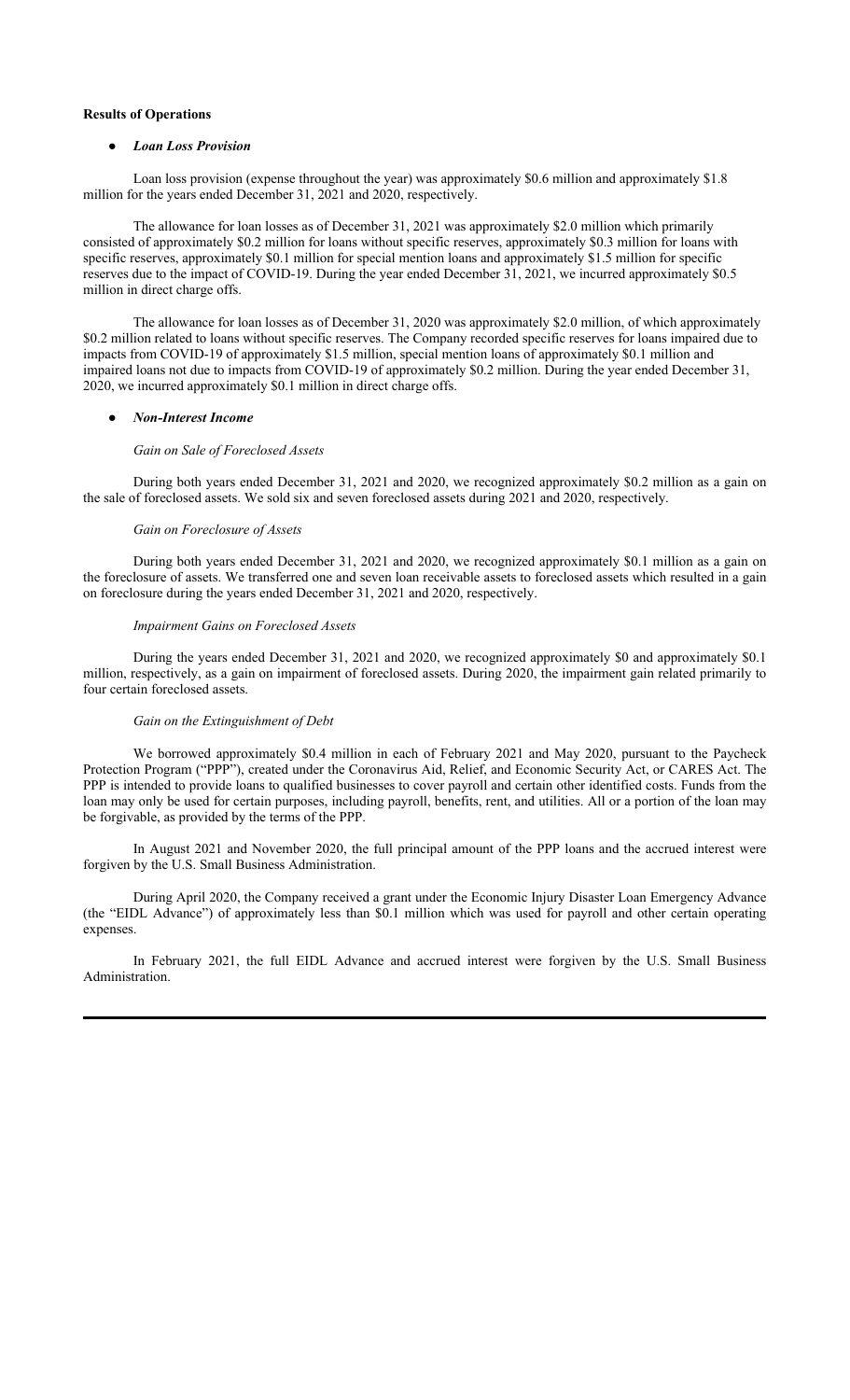# ● *Non-Interest Expense*

# *Selling, General and Administrative ("SG&A") Expenses*

SG&A expenses decreased approximately \$0.3 million to approximately \$1.9 million for the year ended December 31, 2021 compared to approximately \$2.2 million for the same period of 2020 due primarily to the following:

- During 2021, salaries and related expenses decreased approximately \$0.2 million to approximately \$0.8 million compared to approximately \$1.0 million for the same period of 2020. The decrease was primarily due to employee retention credit recognized during the second and third quarters of 2021 of approximately \$0.3 million, which was partially offset by profit share expense of approximately \$0.1 million. No profit share expense was recognized during 2020.
- During 2021, legal and accounting expenses decreased approximately \$0.1 million to approximately \$0.1 million compared to approximately \$0.2 million for the same period of 2020. The decrease related primarily due to the addition of internal counsel during the second quarter of 2020.

## *Loss on the Sale of Foreclosed Assets*

During both years ended December 31, 2021 and 2020, we recognized approximately \$0.1 million as loss on the sale of foreclosed assets. We sold seven and eight foreclosed assets during 2021 and 2020, respectively.

## *Loss on Foreclosure of Assets*

During both years ended December 31, 2021 and 2020, we recognized approximately \$0.1 million as loss on the foreclosure of assets. We transferred one and two loan receivable assets to foreclosed assets during 2021 and 2020, respectively.

#### *Impairment Loss on Foreclosed Assets*

During the years ended December 31, 2021 and 2020, we recognized approximately \$0.01 million and approximately \$0.4 million as a loss on impairment of foreclosed assets, respectively. During 2020, impairment loss on foreclosed assets included approximately \$0.1 million recognized as a result of COVID-19.

## **Balance Sheet Management**

### *Cash*

We try to avoid borrowing on our lines of credit from affiliates. To accomplish this, we must carry some cash for liquidity. As of December 31, 2021 and 2020, our cash was approximately \$3.7 million and approximately \$4.7 million, respectively.

#### *Loans Receivable, net*

Loans receivable, net totaled approximately \$46.9 million and approximately \$46.4 million as of December 31, 2021 and 2020, respectively. As of December 31, 2021 and 2020, we had 23 impaired loans in the aggregate amount of approximately \$9.5 million and 29 impaired loans in the aggregate amount of approximately \$11.8 million that were not paying interest, respectively. Non-performing assets not related to the impact of COVID-19 were approximately \$2.9 million of the approximately \$9.5 million for 2021 and approximately \$1.2 million of the approximately \$11.8 million for 2020.

Due to the impact of COVID-19, the Company transferred the loan receivables balance of approximately \$9.7 million as of June 30, 2020 for one of our largest borrowers into a non-performing asset. As of December 31, 2021, the amount due from this borrower was approximately \$6.6 million.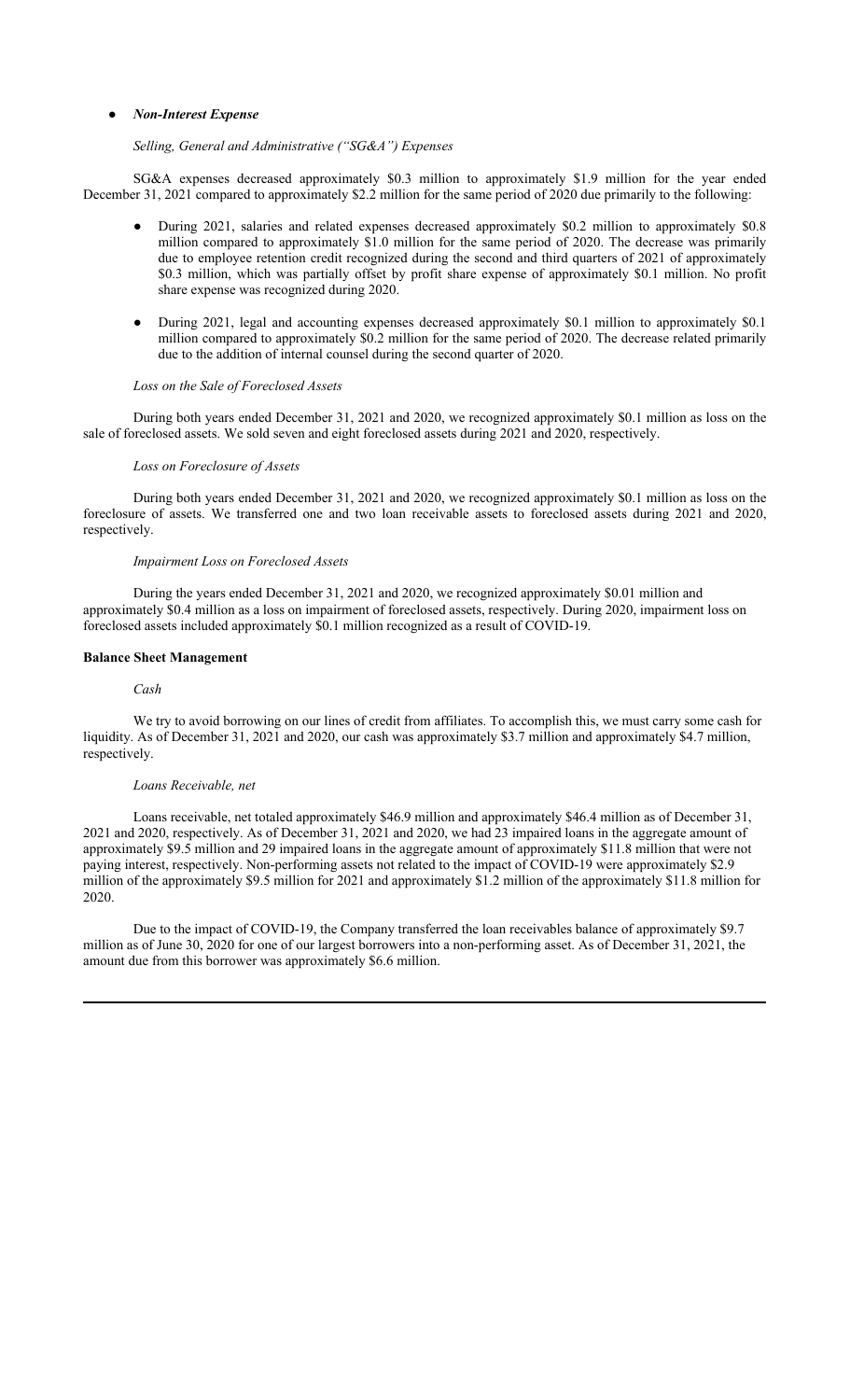# *Foreclosed Assets*

As of December 31, 2021, foreclosed assets decreased approximately \$1.7 million to approximately \$2.7 million compared to approximately \$4.4 million for the same period of 2020. The decrease was primarily due to lower transfers of construction loans from loans receivables to foreclosed assets during the year ended December 31, 2021 compared to the same period of 2020.

## *Notes Payable Secured, net of deferred financing costs*

Notes payable secured, net decreased approximately \$3.0 million to approximately \$20.0 million as of December 31, 2021 compared to approximately \$23.0 million for the same period of 2020. The decrease resulted primarily from the Company's decision to pay down secured debt with high interest rates.

# *Notes Payable Unsecured, net of deferred financing costs*

Notes payable unsecured, net increased approximately \$0.7 million to approximately \$27.7 million as of December 31, 2021 compared to approximately \$27.0 million for the same period of 2020. A significant portion of our notes payable unsecured, net includes notes from our public offerings, constituting approximately \$20.3 million and approximately \$21.1 million as of December 31, 2021 and 2020, respectively.

# **Interest Rates for the Subordinated Notes Program**

Shepherd's offers the following interest rates for its public notes offering, effective as of July 21, 2021:

| Maturity<br>(Duration) |  | Annual Interest<br>Rate | Annual<br>Effective<br>Yield (i) | Effective<br>Yield to<br>Maturity (ii) |  |
|------------------------|--|-------------------------|----------------------------------|----------------------------------------|--|
| 12 Months              |  | $6.00\%$                | $6.17\%$                         | 6.17%                                  |  |
| 24 Months              |  | 7.00%                   | 7.23%                            | 14.98%                                 |  |
| 36 Months              |  | $4.00\%$                | $4.07\%$                         | 12.73%                                 |  |
| 48 Months              |  | 8.00%                   | 8.30%                            | 37.57%                                 |  |

- (i) The Annual Effective Yield is determined by taking the Annual Interest Rate as a decimal and dividing it by 12 for a monthly rate, then taking that rate plus 1 and multiplying that by itself 11 more times, then subtracting the one back off and converting back to a percentage. For instance, for an Annual Interest Rate of 6.00%, we take .06/12 which is 0.005 plus 1 which is 1.005, and then multiply 1.005 by itself 11 more times which yields 1.0617, then subtracting off the 1, leaving 0.0617, and finally converting to a percentage, which gives us an Annual Effective Yield of 6.17%.
- (ii) The Effective Yield to Maturity is determined by taking the Annual Interest Rate as a decimal and dividing it by 12 for a monthly rate, then taking that rate plus 1 and multiplying that by itself by (the total number of months of the investment minus one) times, then subtracting the one back off and converting back to a percentage. For instance, for a 48 month investment with an Annual Interest Rate of 8.00%, we take .08/12 which is 0.006667 plus 1 which is 1.006667, and then multiply 1.006667 by itself 47 more times which yields 1.3757, then subtracting off the 1, leaving 0.3757, and finally converting to a percentage, which gives us an Effective Yield To Maturity of 37.57%.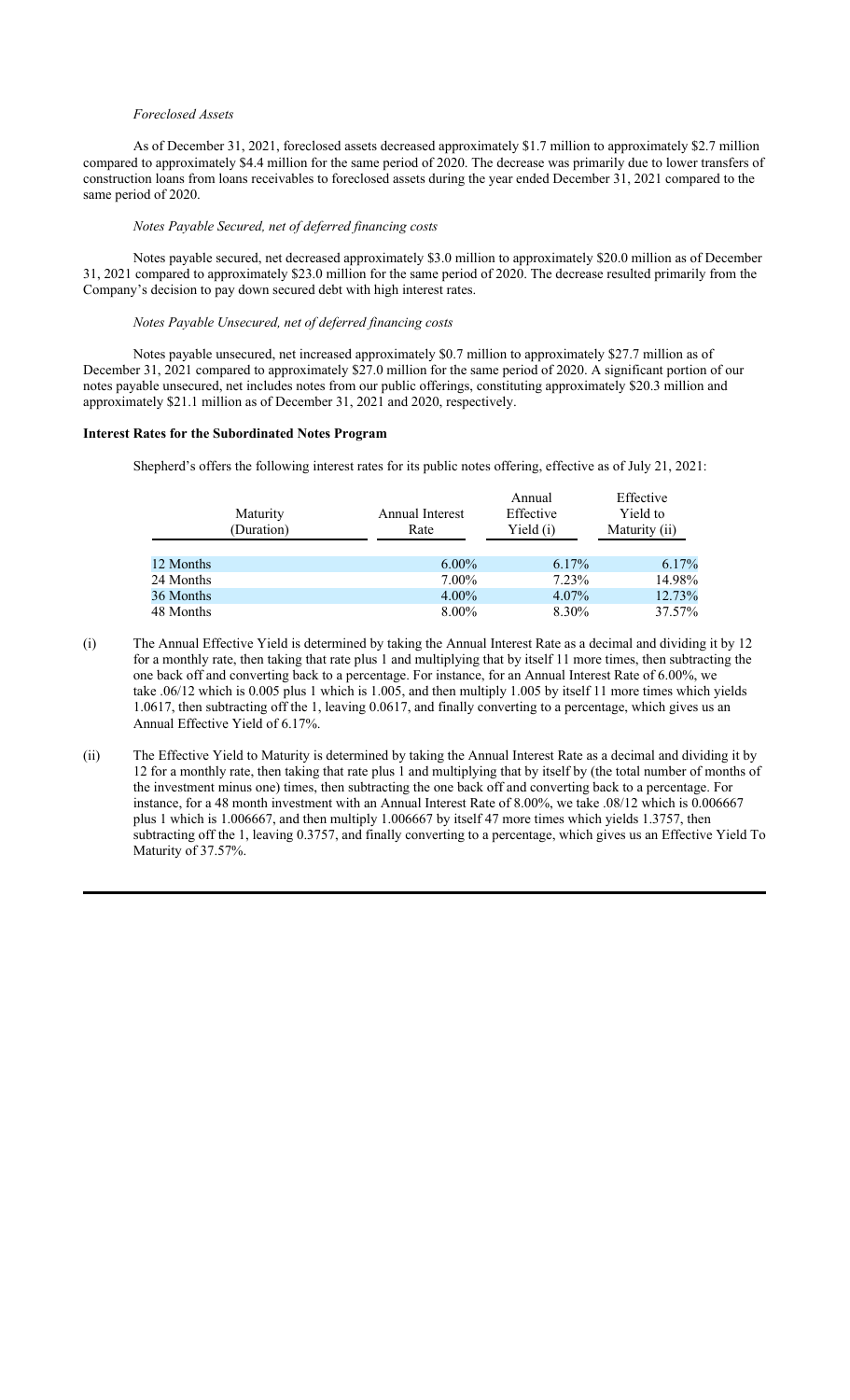# **About Shepherd's Finance, LLC**

Shepherd's Finance, LLC is headquartered in Jacksonville, Florida and is focused on commercial lending to participants in the residential construction and development industry. As of December 31, 2021, Shepherd's Finance, LLC had approximately \$46.9 million in loan assets with 224 construction and 15 development loans in 20 states with 66 borrowers. For more information, please visit http://www.shepherdsfinance.com.

## **Forward Looking Statements**

This press release may contain certain forward-looking statements within the meaning of Section 27A of the Securities Act of 1933, as amended, and Section 21E of the Securities Exchange Act of 1934, as amended. Such forward-looking statements can generally be identified by our use of forward-looking terminology such as "may," "will," "expect," "intend," "anticipate," "estimate," "believe," "continue," or other similar words. Because such statements include risks, uncertainties, and contingencies, actual results may differ materially from the expectations, intentions, beliefs, plans, or predictions of the future expressed or implied by such forward-looking statements. These risks, uncertainties, and contingencies include, but are not limited to: uncertainties relating to the effects of COVID-19; the length of the COVID-19 pandemic and severity of such outbreak nationally and across the globe; the pace of recovery following the COVID-19 pandemic; general economic uncertainty in key global markets and a worsening of global economic conditions or low levels of economic growth; the rate and the pace of economic recovery following economic downturns; and those other risks described in other risk factors as outlined in our Registration Statement on Form S-1, as amended, and our Annual Report on Form 10-K. The Company undertakes no obligation to update these statements following the date of this press release, except as required by law. In addition, the Company, through its senior management, may make from time to time forward-looking public statements concerning the matters described herein. Such forward-looking statements are necessarily estimates reflecting the best judgment of the Company's senior management based upon current information and involve a number of risks and uncertainties. Certain factors that could affect the accuracy of such forward-looking statements are identified in the public filings made by the Company with the Securities and Exchange Commission, and forward-looking statements contained in this press release or in other public statements of the Company or its senior management should be considered in light of those factors. This is neither an offer nor a solicitation to purchase securities.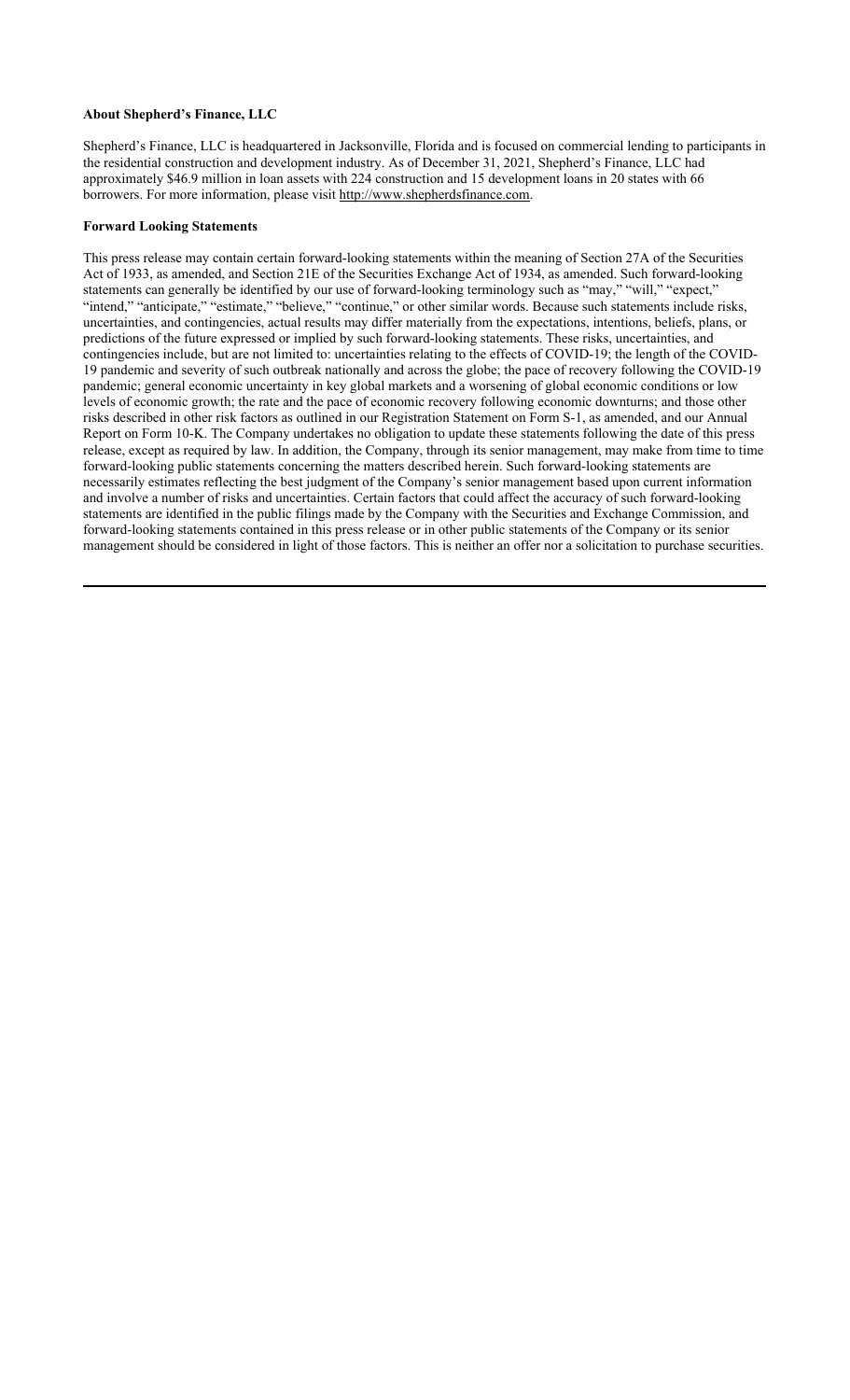# **Shepherd's Finance, LLC Consolidated Balance Sheets As of December 31, 2021 and 2020**

| (in thousands of dollars)                                           | 2021        |        | 2020 |        |
|---------------------------------------------------------------------|-------------|--------|------|--------|
|                                                                     |             |        |      |        |
| <b>Assets</b>                                                       |             |        |      |        |
| Cash and cash equivalents                                           | \$          | 3,735  | \$   | 4,749  |
| Accrued interest receivable                                         |             | 598    |      | 601    |
| Loans receivable, net                                               |             | 46,943 |      | 46,405 |
| Real estate investments                                             |             | 1,651  |      | 1,181  |
| Foreclosed assets                                                   |             | 2,724  |      | 4,449  |
| Premises and equipment                                              |             | 875    |      | 903    |
| Other assets                                                        |             | 1,089  |      | 981    |
| <b>Total</b> assets                                                 | \$          | 57,615 | \$   | 59,269 |
| <b>Liabilities and Members' Capital</b>                             |             |        |      |        |
| Customer interest escrow                                            | \$          | 479    | \$   | 510    |
| Accounts payable and accrued expenses                               |             | 296    |      | 289    |
| Accrued interest payable                                            |             | 2,464  |      | 3,158  |
| Notes payable secured, net of deferred financing costs              |             | 20,016 |      | 22,959 |
| Notes payable unsecured, net of deferred financing costs            |             | 27,713 |      | 26,978 |
| PPP loan and EIDL advance                                           |             |        |      | 10     |
| Due to preferred equity members                                     |             | 43     |      | 106    |
| <b>Total liabilities</b>                                            | \$          | 51,011 | \$   | 54,010 |
|                                                                     |             |        |      |        |
| Commitments and Contingencies                                       |             |        |      |        |
|                                                                     |             |        |      |        |
| <b>Redeemable Preferred Equity</b>                                  |             |        |      |        |
| Series C preferred equity                                           | $\mathbf S$ | 5,014  | \$   | 3,582  |
| <b>Members' Capital</b>                                             |             |        |      |        |
| Series B preferred equity                                           |             | 1,720  |      | 1,630  |
| Class A common (deficit) equity                                     |             | (130)  |      | 47     |
| Members' capital                                                    | \$          | 1,590  | \$   | 1,677  |
|                                                                     |             |        |      |        |
| Total liabilities, redeemable preferred equity and members' capital | \$          | 57,615 | \$   | 59,269 |